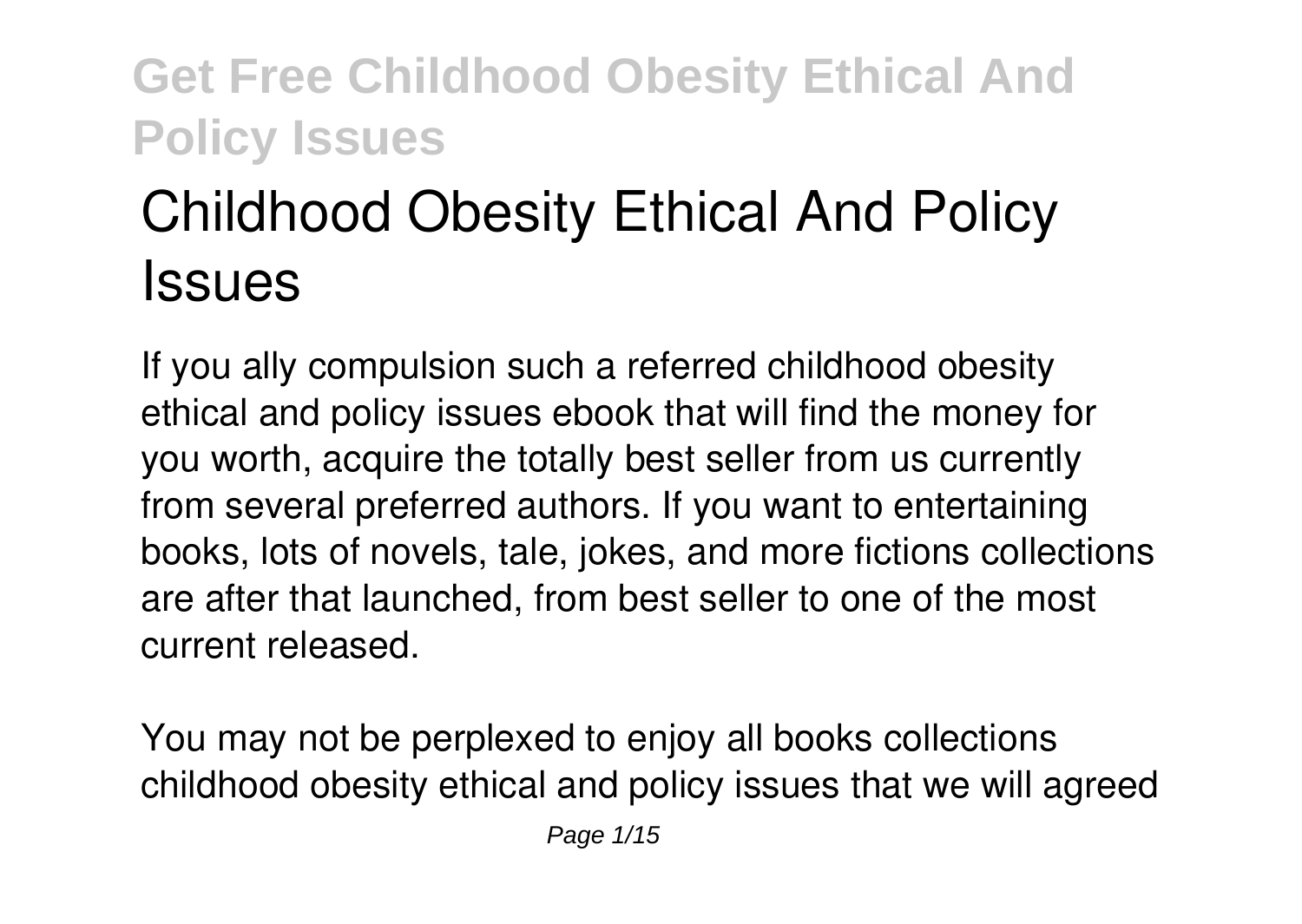offer. It is not just about the costs. It's very nearly what you infatuation currently. This childhood obesity ethical and policy issues, as one of the most keen sellers here will certainly be among the best options to review.

The community as role in the childhood obesity epidemic Fixing the childhood obesity epidemic | Matt Young | TEDxStanleyPark The approach to treating childhood obesity | Anita Vreugdenhil | TEDxMaastricht Addressing Childhood Obesity Preventing Childhood Obesity II Eating Better, Moving More Obesity in Children *Childhood Obesity and Public Policy* **Obesity: ethical issues** *The Childhood Obesity Epidemic Social Inequalities in Children's Health: Ethical and Policy Implications Childhood Obesity in Australia* Beyond the Data - Page 2/15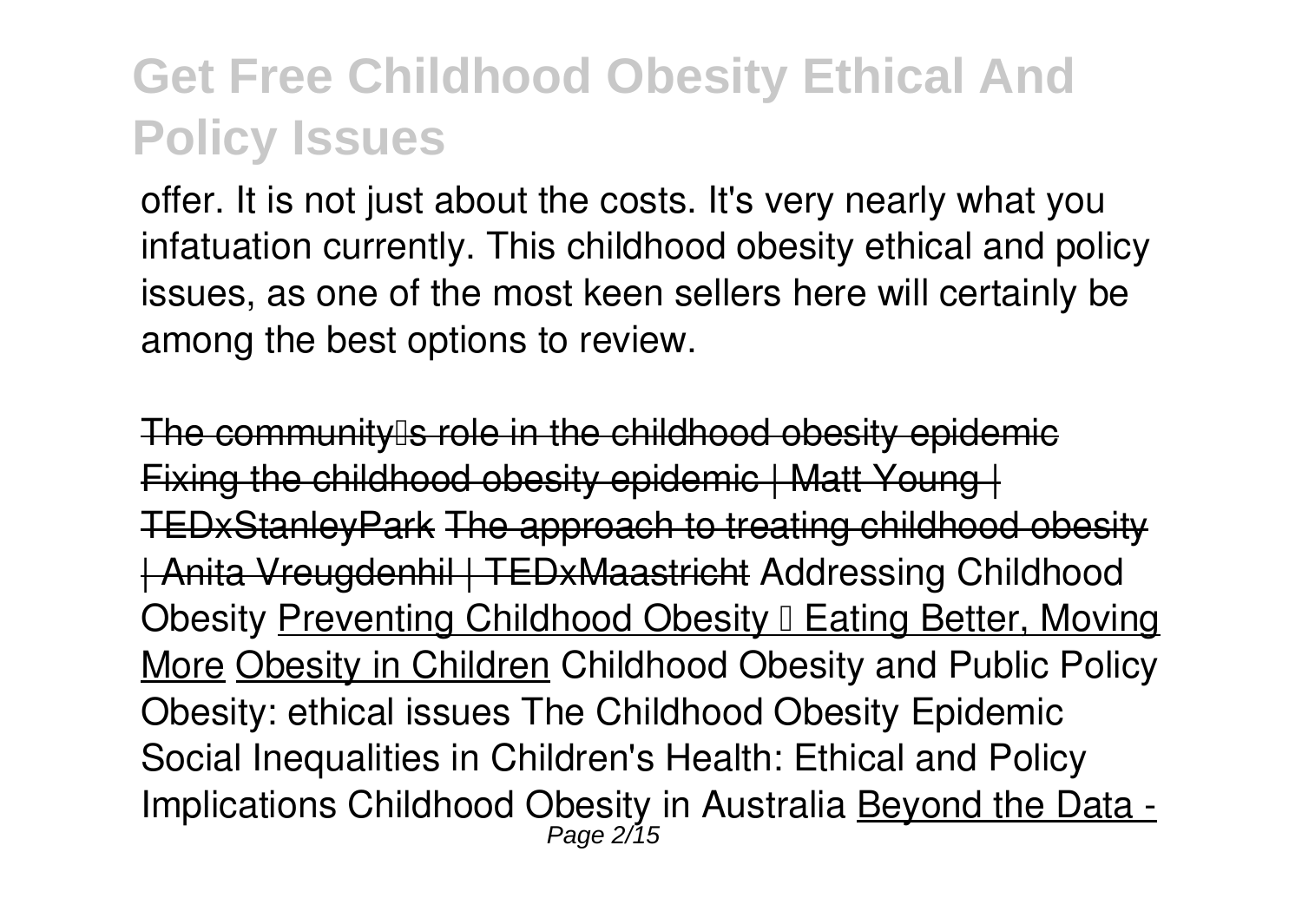Preventing Childhood Obesity: Eating Better, Moving More (2) *Fast food, Fat profits: Obesity in America | Fault Lines* Sugar -- the elephant in the kitchen: Robert Lustig at TEDxBermuda 2013 Winning The Mental Battle of Physical Fitness and Obesity | Ogie Shaw | TEDxSpokane **Overweight World - Obesity Facts and Statistics** Renal Tubular Acidosis Our Supersized Kids**The Obesity Epidemic in New Zealand 2019 Public Health Ethics Forum: Ethical Dilemmas in Child and Adolescent Health - Part 1 of 6** 2019 Public Health Ethics Forum: Ethical Dilemmas in Child and Adolescent Health - Part 6 of 6 Meet The Parents Promoting Childhood Obesity A Conversation About Challenging Cases in Clinical Ethics Aseem Malhotra: Lessons in Public Health Advocacy *Too Fat To Toddle (Childhood Obesity Documentary) | Real Stories* Page 3/15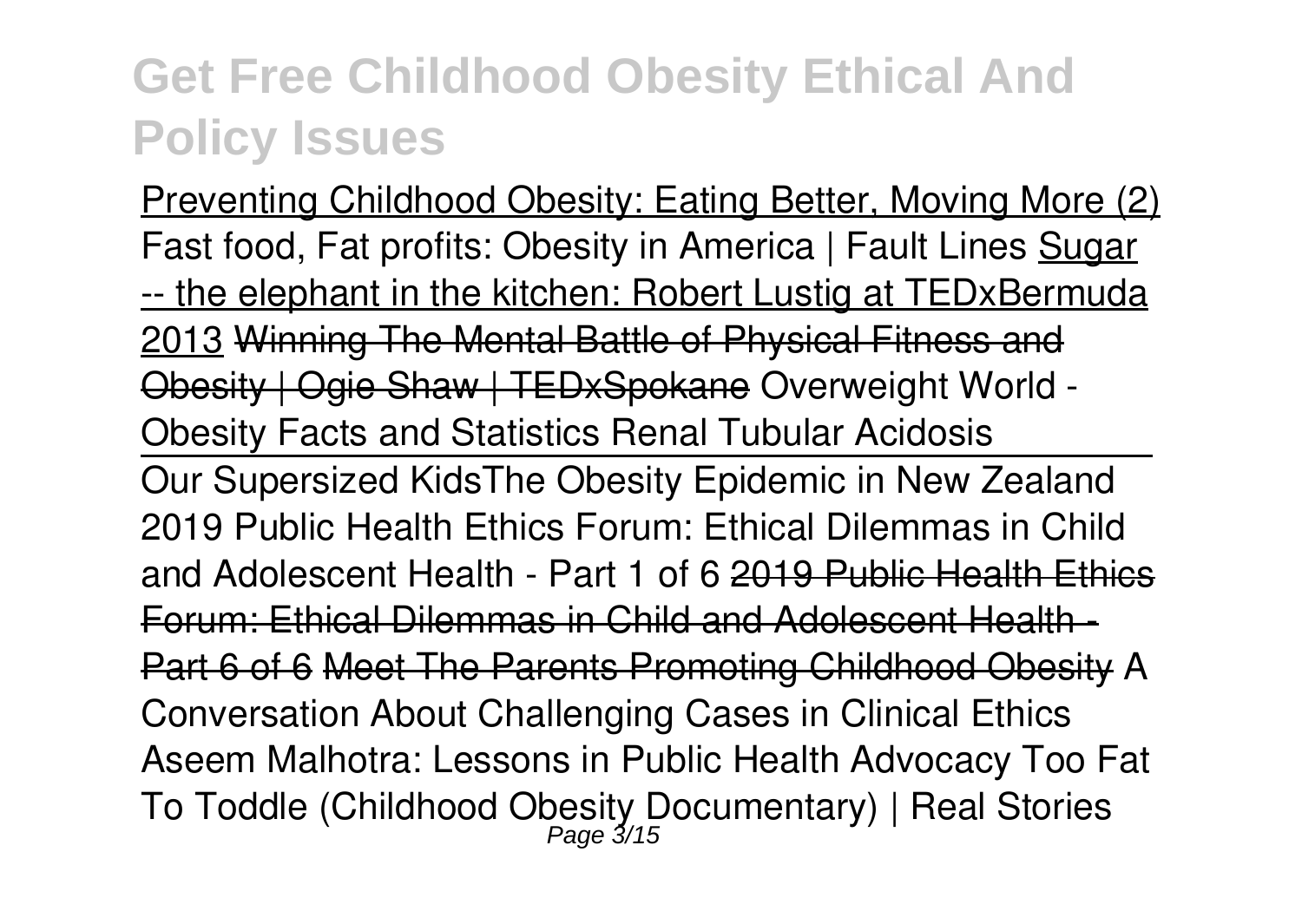Children's Right to Health: Childhood obesity Carole on why parents are to blame for child obesity

Childhood Obesity Ethical And Policy

Childhood obesity has become a major concern in many countries. This book is the first to focus specifically on the ethical and policy questions raised by childhood obesity and its prevention. The first part of this book reviews some of the uncertainties in the data about childhood obesity, before considering the ethical issues that it poses.

Childhood Obesity: Ethical and Policy Issues - Oxford ... This co-authored book is the first to focus on the complex set of ethical and policy issues that childhood obesity raises.<br>Page 4/15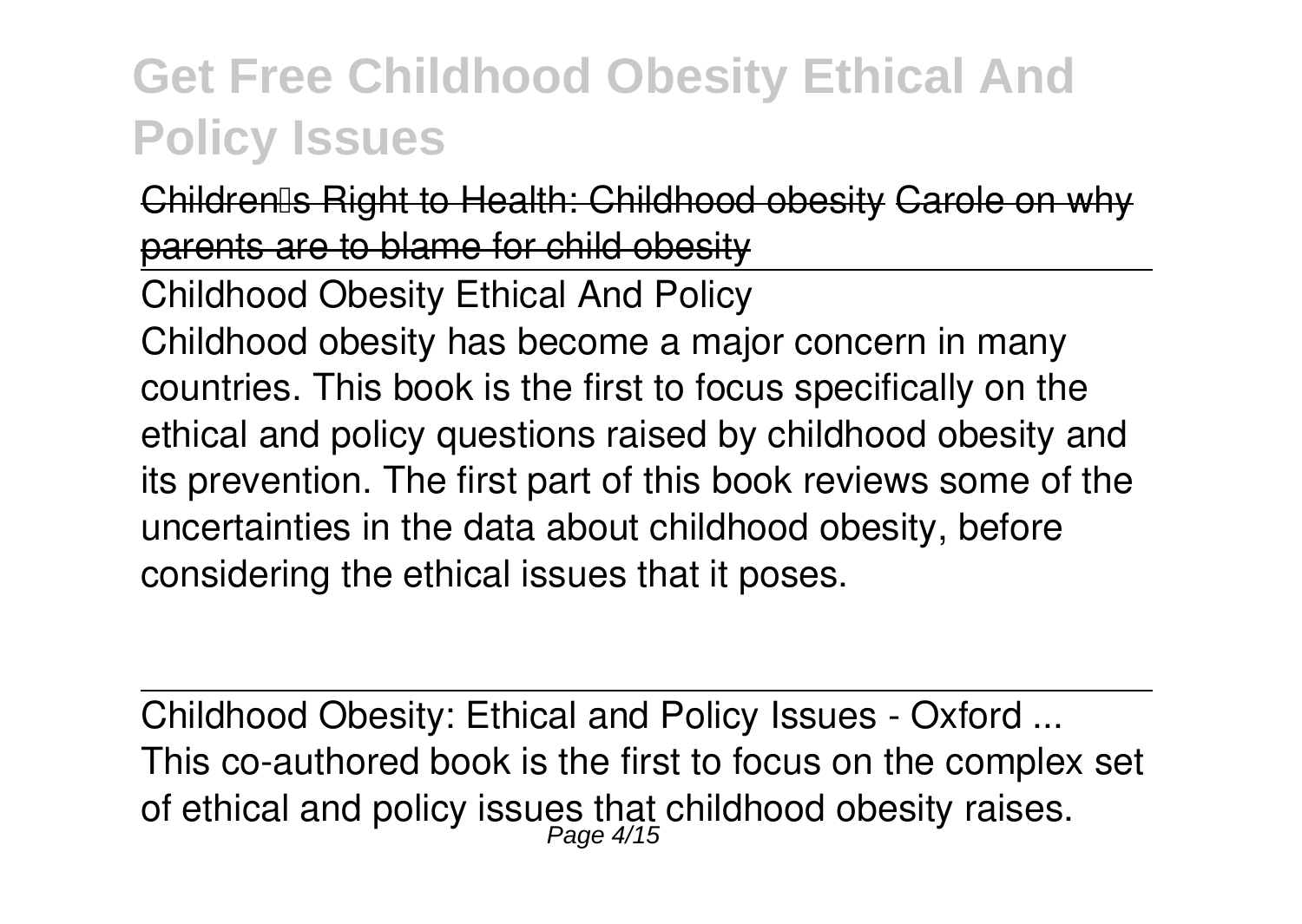Throughout the book, authors Kristin Voigt, Stuart G. Nicholls, and Garrath Williams emphasize that childhood obesity is a multi-faceted phenomenon, and just one of many issues that parents, schools and societies face.

Childhood Obesity: Ethical and Policy Issues: Amazon.co.uk ...

This co-authored book is the first to focus on the ethical and policy questions raised by childhood obesity and its prevention. Throughout the book, authors Kristin Voigt, Stuart G. Nicholls, and Garrath Williams emphasize that childhood obesity is a multi-faceted phenomenon, and just one of many issues that parents, schools and societies face. Page 5/15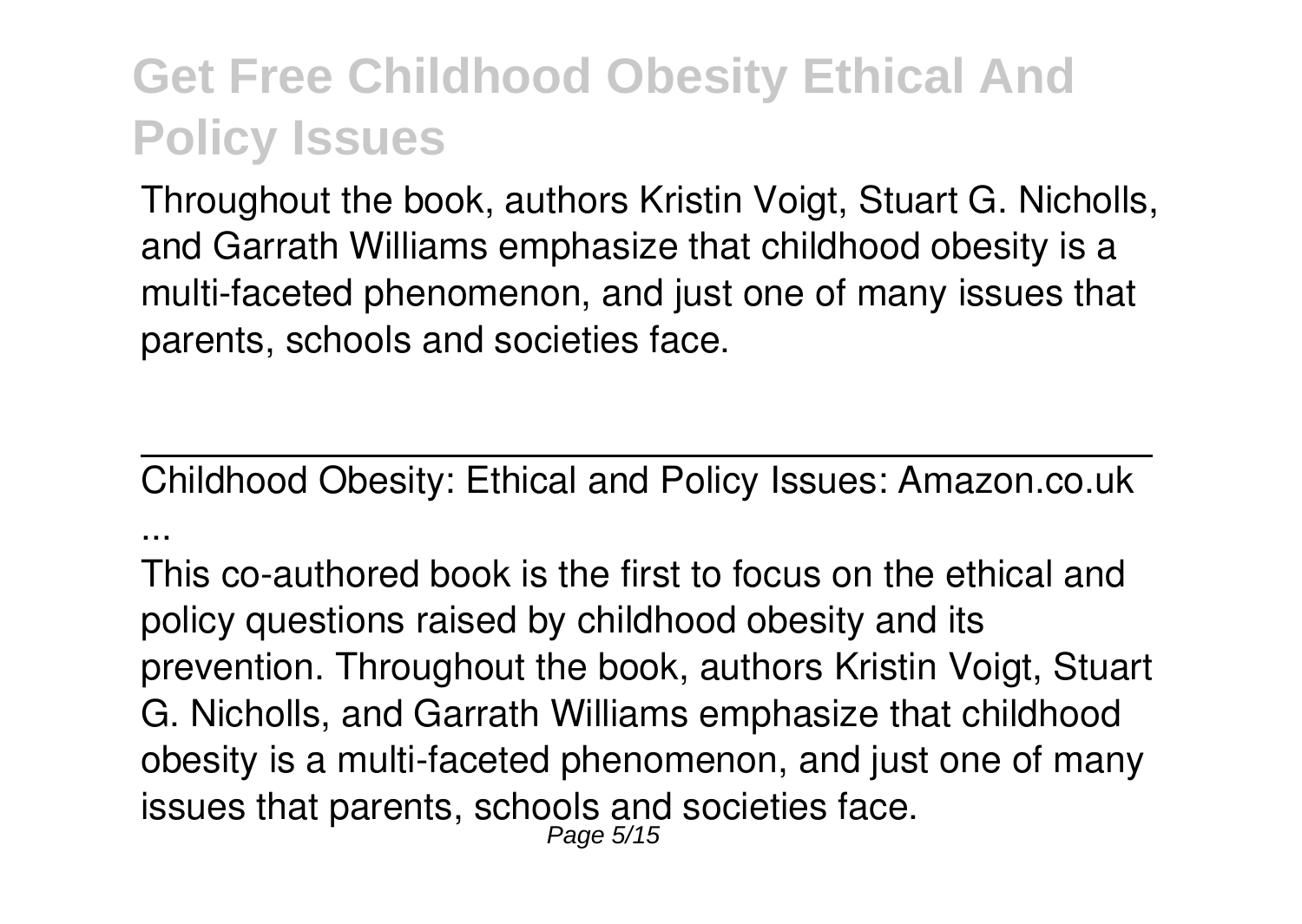Childhood Obesity: Ethical and Policy Issues eBook: Voigt ... Ethical Issues in Treating Childhood Obesity Children with obesity need even more vigilance to prevent harm and suffering. Posted Apr 28, 2017 When teens are still fighting to lose weight and are...

Ethical Issues in Treating Childhood Obesity | Psychology ... To address these concerns, in 2010, the Robert Wood Johnson Foundation convened an expert panel to consider approaches to the ethics problems related to interventions for childhood obesity. On the... Page 6/15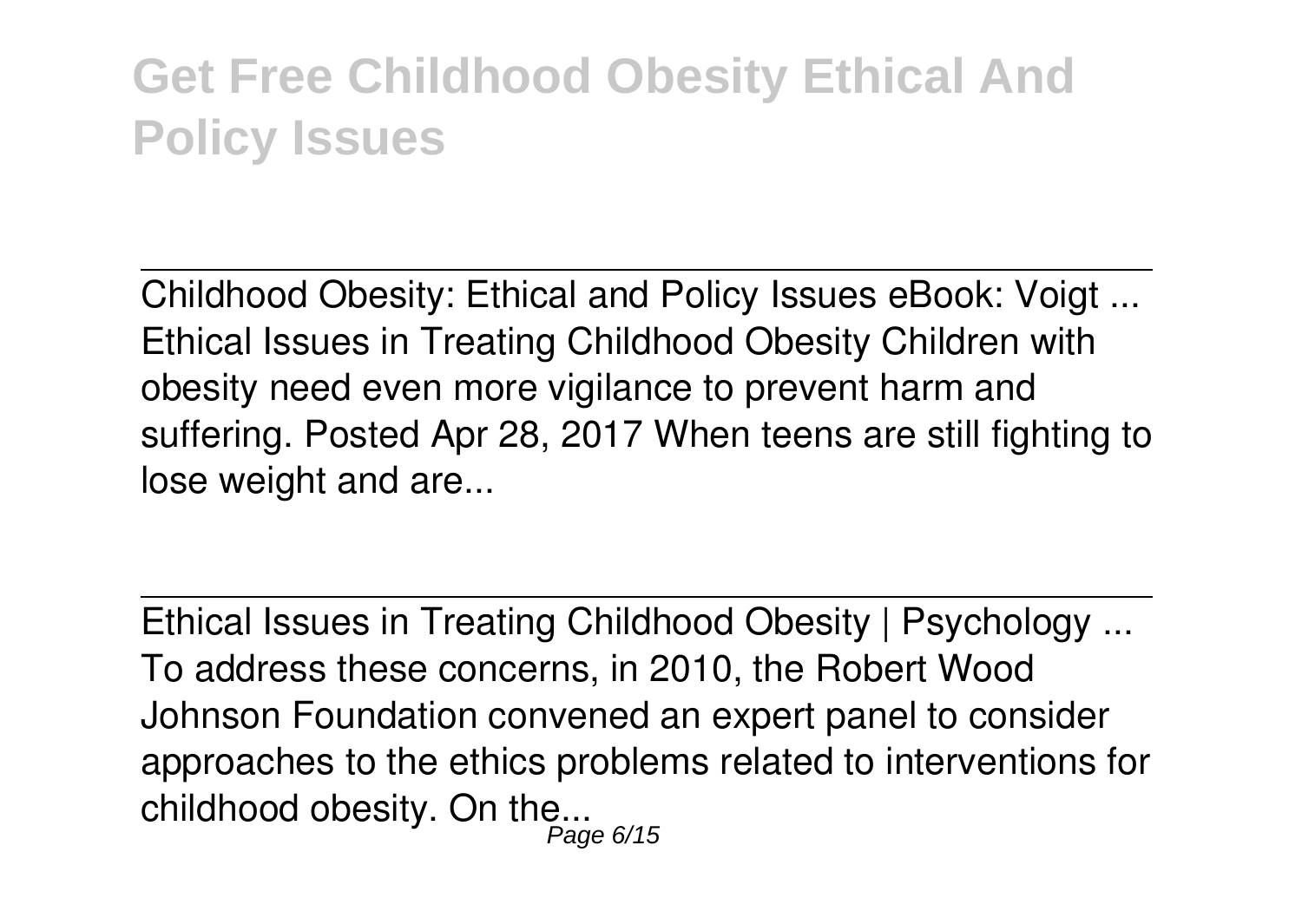(PDF) Childhood Obesity: A Framework for Policy Approaches ...

The state can intervene by manipulating the economy and market to intervene for childhood obesity by creating easier availability to healthier food choices, control sales, monitor advertising, banning certain ingredients, etc. (Kersh et. al, 2011). Childhood obesity has been known to be linked to social stigma causing psychologic and social issues.

Childhood Obesity: Global Epidemic and Ethical Concerns ... It is recommended that children need a minimum of 8 hours Page 7/15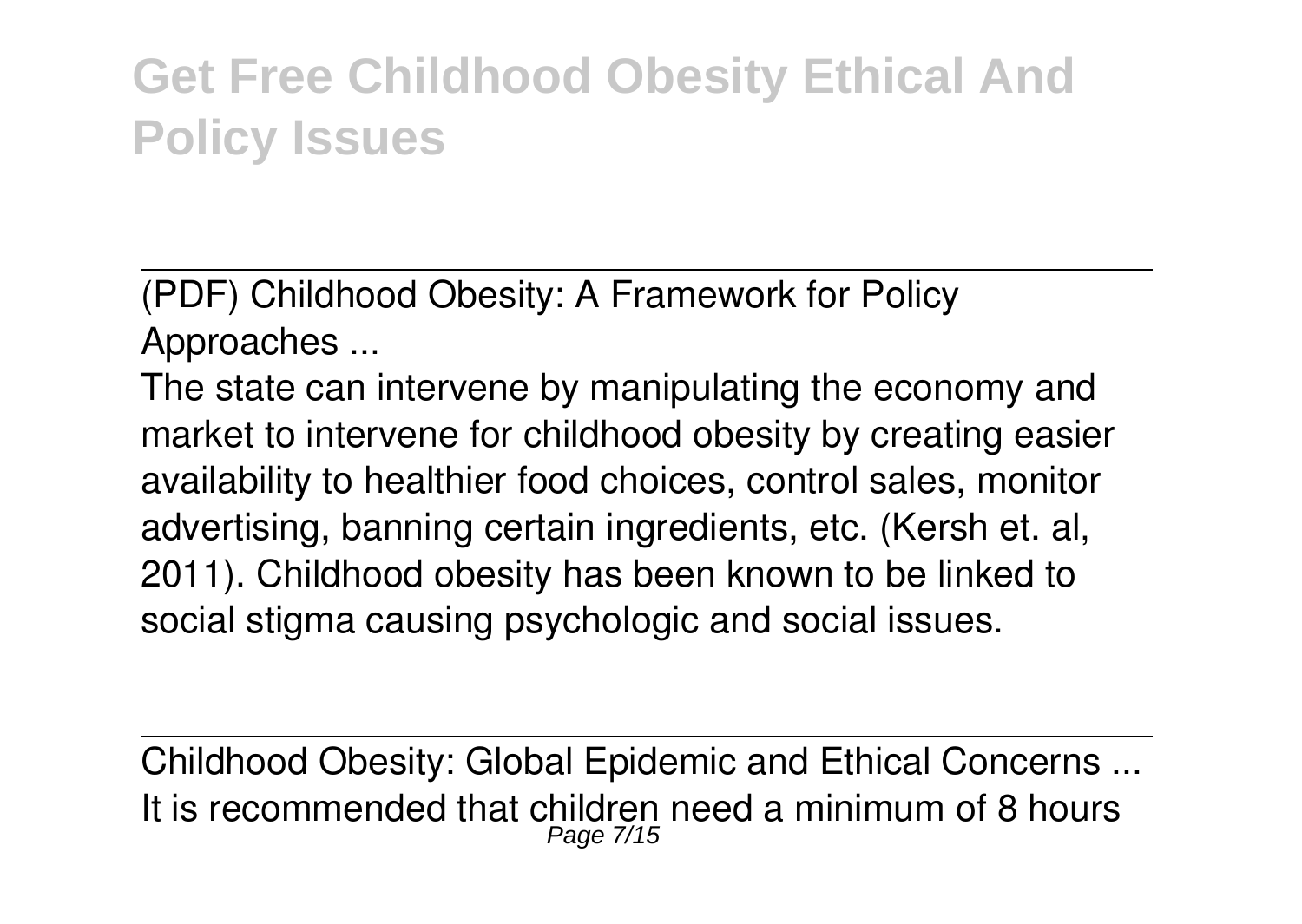of sleep each night, less puts the child at three times the risk of obesity due to a change in ghrelin and leptin, both of which regulate appetite and feelings of satiation. 16 When children are deprived of sleep, there is an increase in eating highly palatable, energy-dense foods and a decrease in physical activity, due to the lack of energy. 16 Typically, sleep apnea is considered a consequence of obesity; however, obstructive sleep ...

Ethical considerations in the treatment of childhood obesity The government<sup>®</sup>s plan to reduce England<sup>®</sup>s rate of childhood obesity within the next 10 years by encouraging: industry to cut the amount of sugar in food and drinks Page 8/15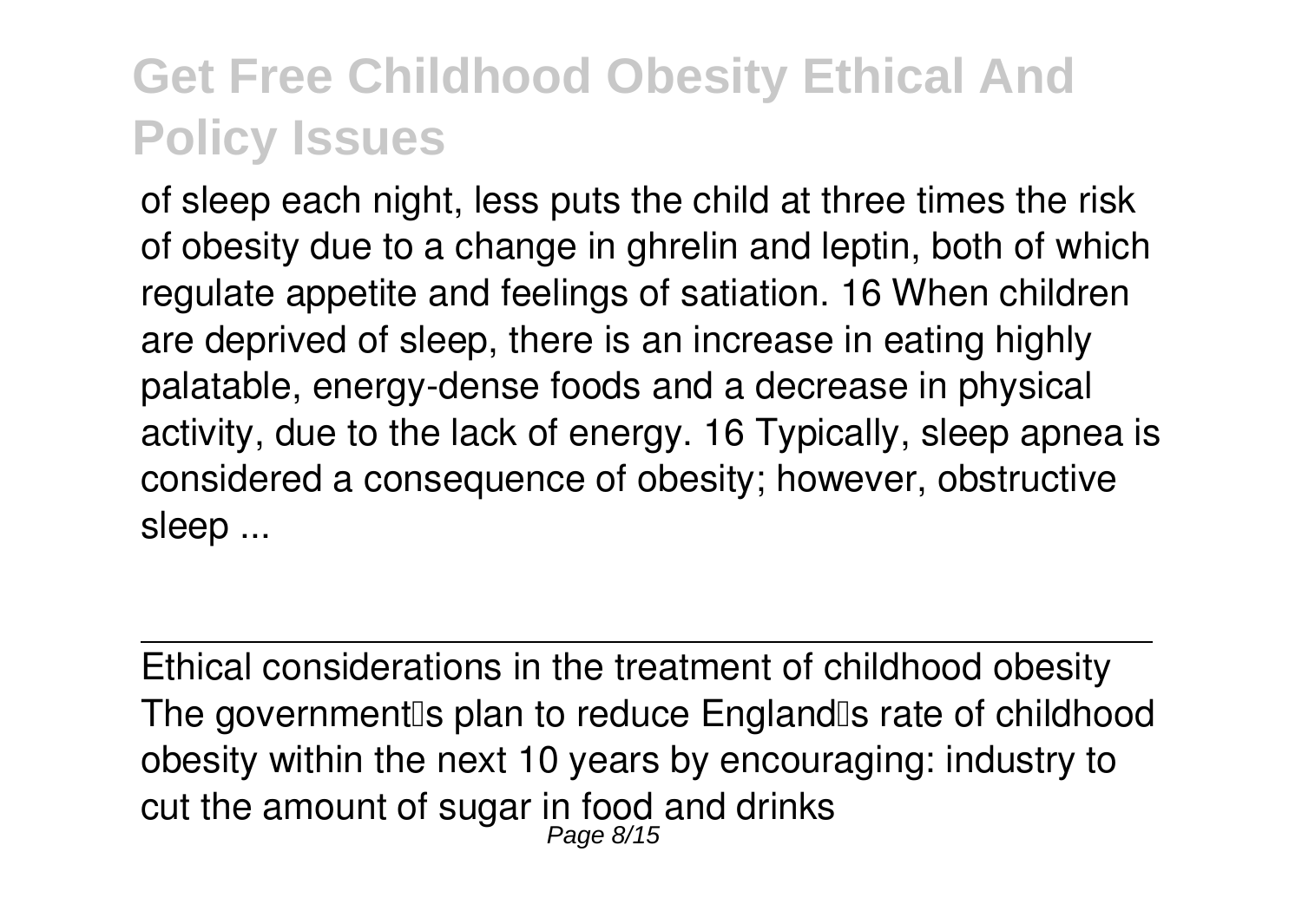Childhood obesity: a plan for action - GOV.UK Today nearly a third of children aged 2 to 15 are overweight or obese 1 2 and younger generations are becoming obese at earlier ages and staying obese for longer. 3 Reducing obesity levels will...

Childhood obesity: a plan for action - GOV.UK Our intention is to structure the ethical issues that may occur in programmes to prevent overweight and/or obesity in order to encourage further debate. We selected 60 recently reported interventions or policy proposals targeting Page 9/15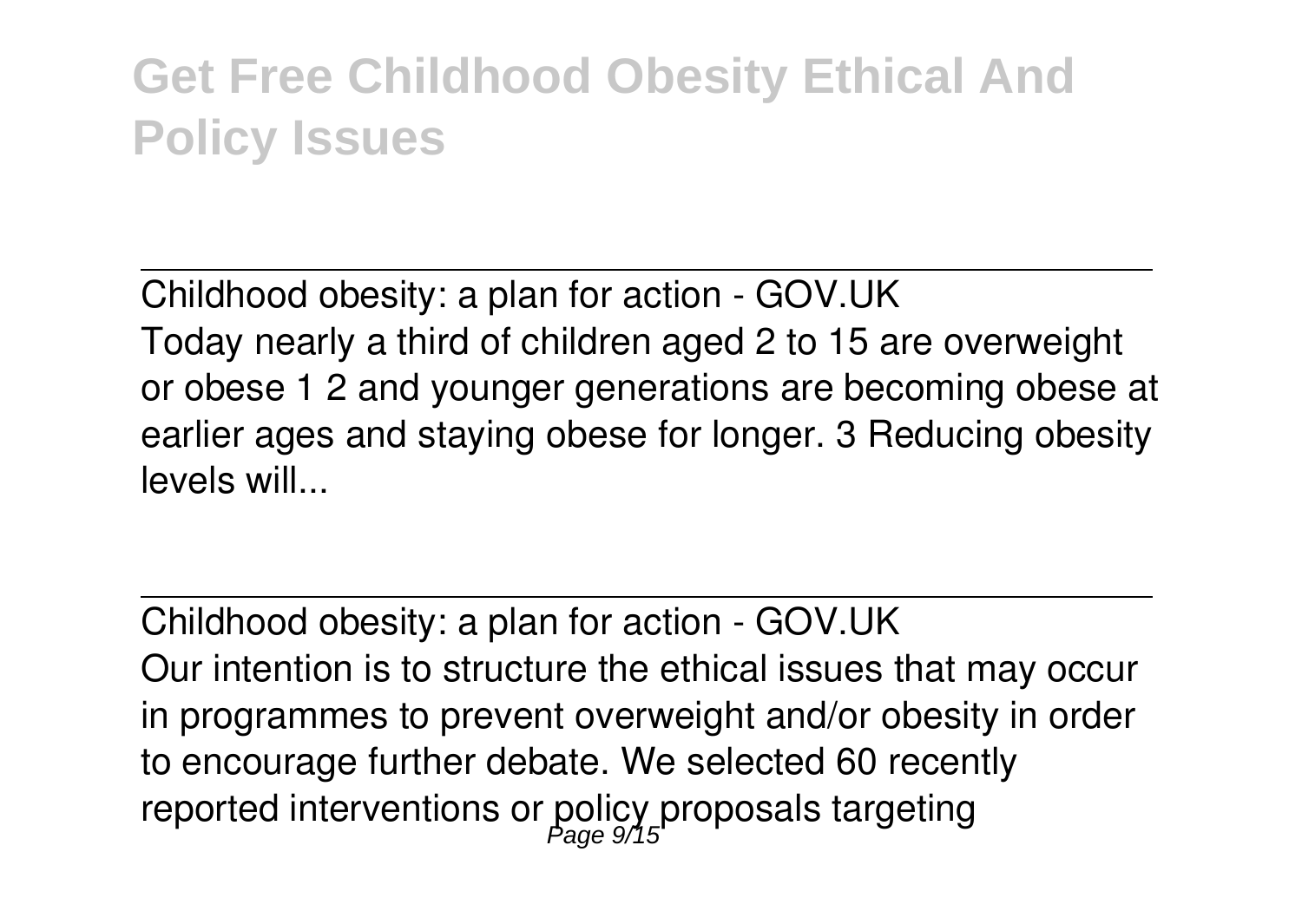overweight or obesity and systematically evaluated their ethically relevant aspects.

Ethics and prevention of overweight and obesity: an inventory Childhood Obesity Ethical and Policy Issues Kristin Voigt, Stuart G. Nicholls, and Garrath Williams. Emphasizes that reducing or preventing childhood obesity is not a goal in its own right. Instead, childhood obesity needs to be approached in terms of the broader goal of promoting health and wellbeing.

Childhood Obesity - Kristin Voigt; Stuart G. Nicholls ...<br>Page 10/15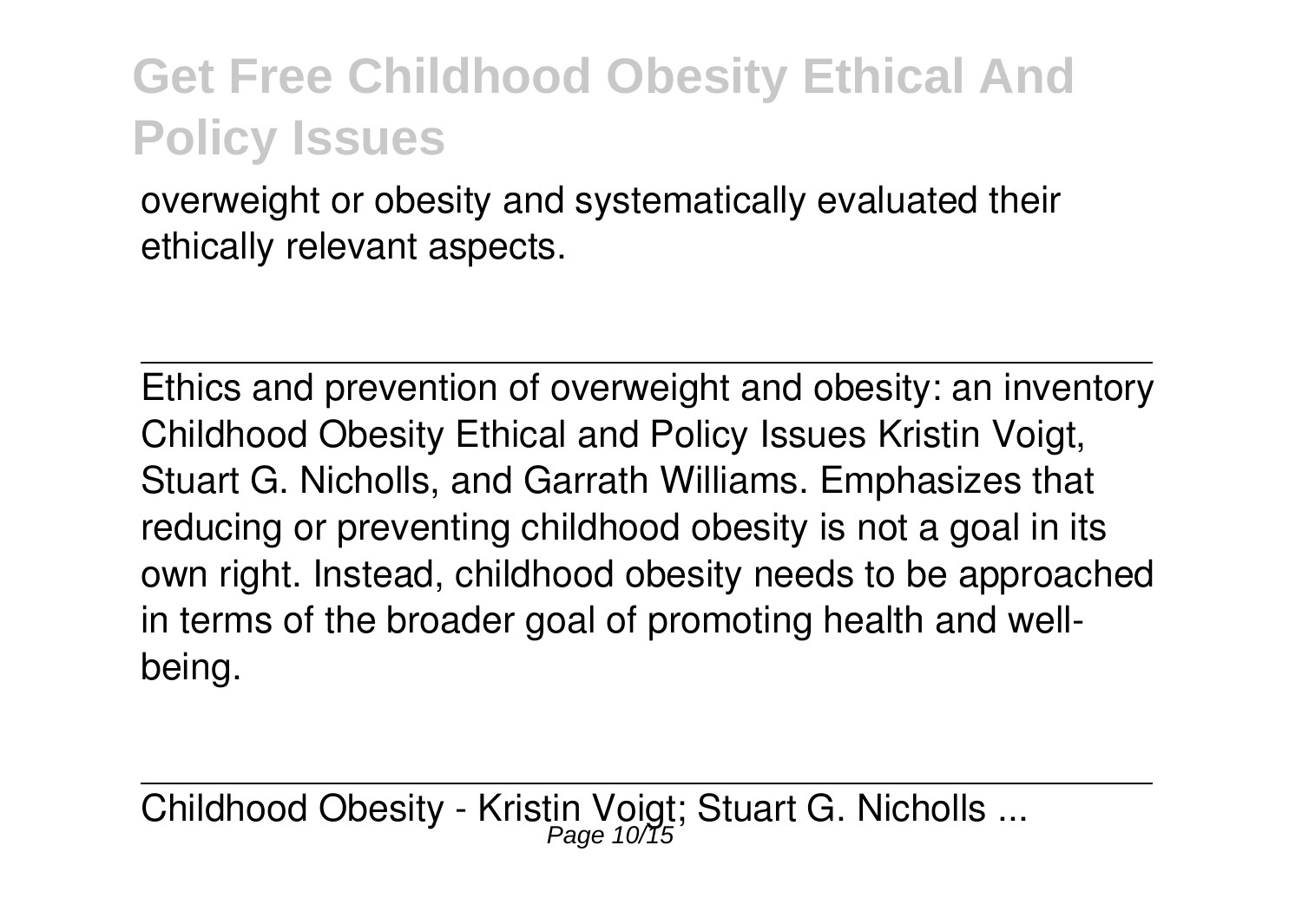The following is an in-depth look at childhood obesity and its effect on ones self-esteem, and the responsibility of society in controlling this issue. The law, ethics and public policy that currently exists on childhood obesity and how it effects selfesteem is great. There are so many things popular right now from healthy vending machines, to teaching children how to eat healthy.

Childhood Obesity The Law Ethics Children And Young People ...

Childhood obesity has become a central concern in many countries and a range of policies have been implemented or proposed to address it. This co-authored book is the first to Page 11/15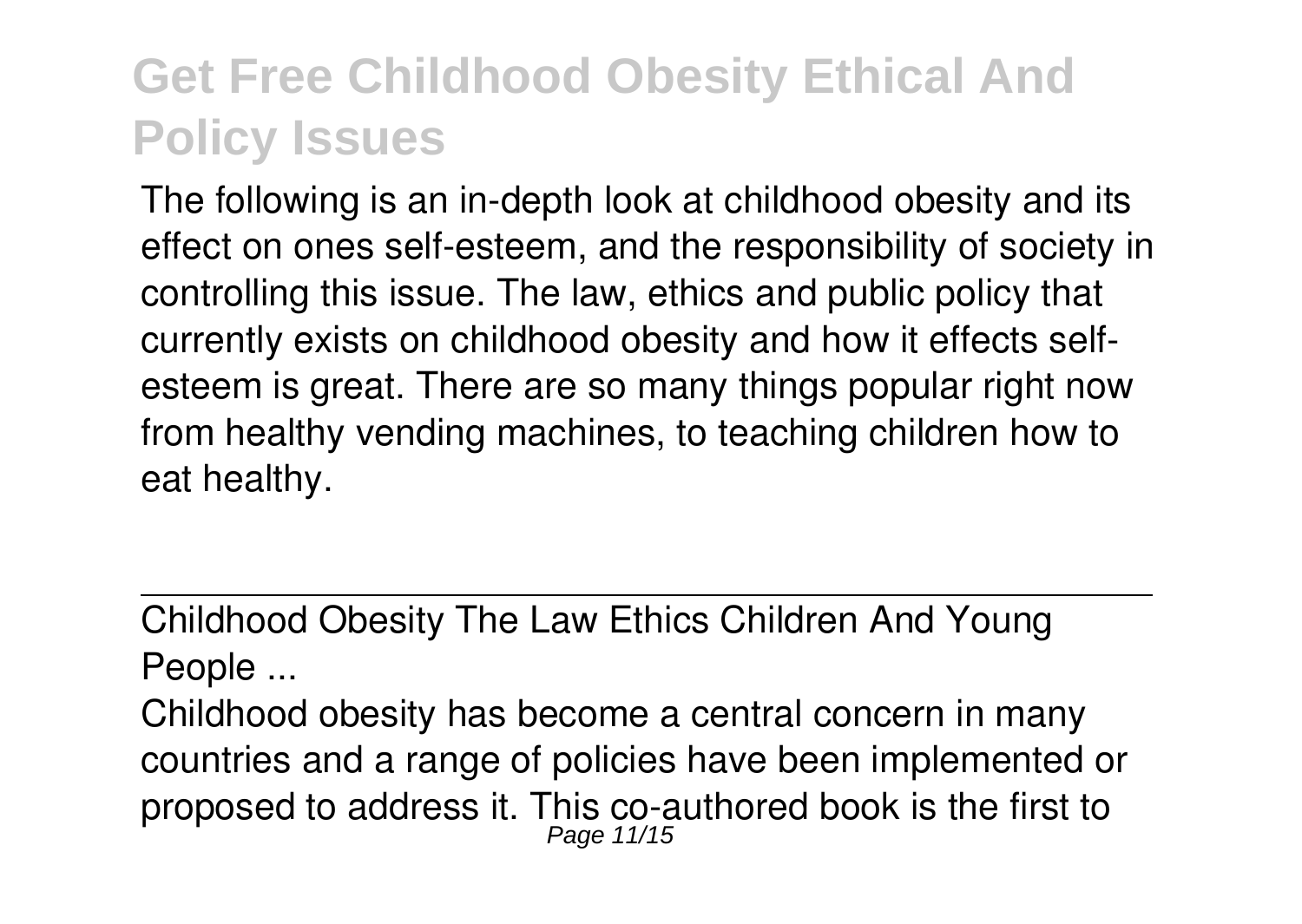focus on the ethical and policy questions raised by childhood obesity and its prevention. Throughout the book, authors Kristin Voigt, Stuart G. Nicholls, and Garrath Williams emphasize that childhood obesity is a multi ...

Childhood obesity:ethical and policy issues - Lancaster ... Childhood obesity is of major concern as numbers are only growing higher. With the urgent need for action and the difficulty of trying to find an effective approach on a community and personal level, public policy seems to be a favorable choice of action; however, attention must be given to address these ethical issues.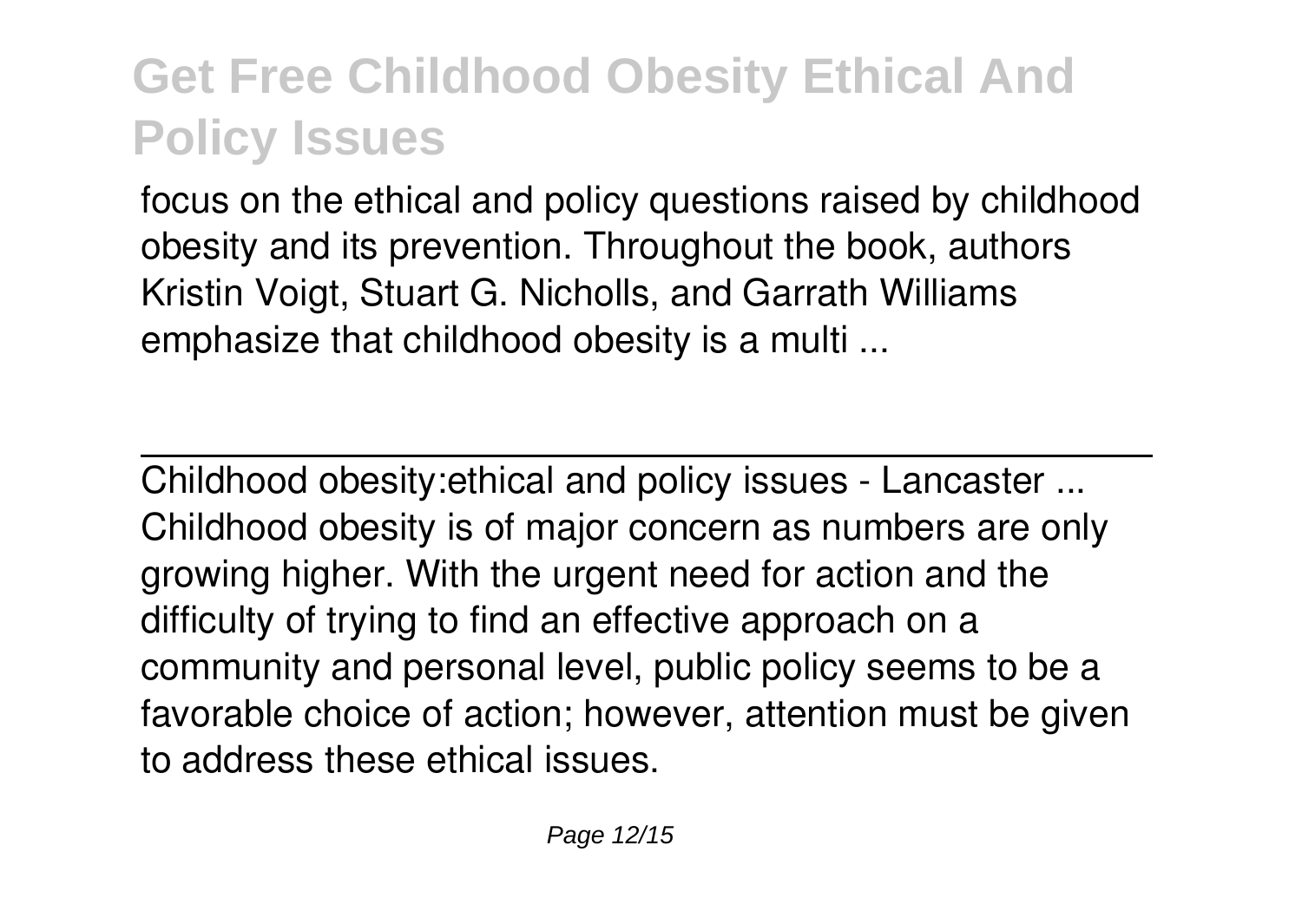Childhood Obesity: Global Epidemic and Ethical Concerns ... This co-authored book is the first to focus on the ethical and policy questions raised by childhood obesity and its prevention. Throughout the book, authors Kristin Voigt, Stuart G. Nicholls, and Garrath Williams emphasize that childhood obesity is a multi-faceted phenomenon, and just one of many issues that parents, schools and societies face.

Childhood obesity - Research Portal | Lancaster University Obesity is one of the biggest public health challenges in the 21st century. Devising effective policy and practice to combat childhood obesity is a high priority for many governments and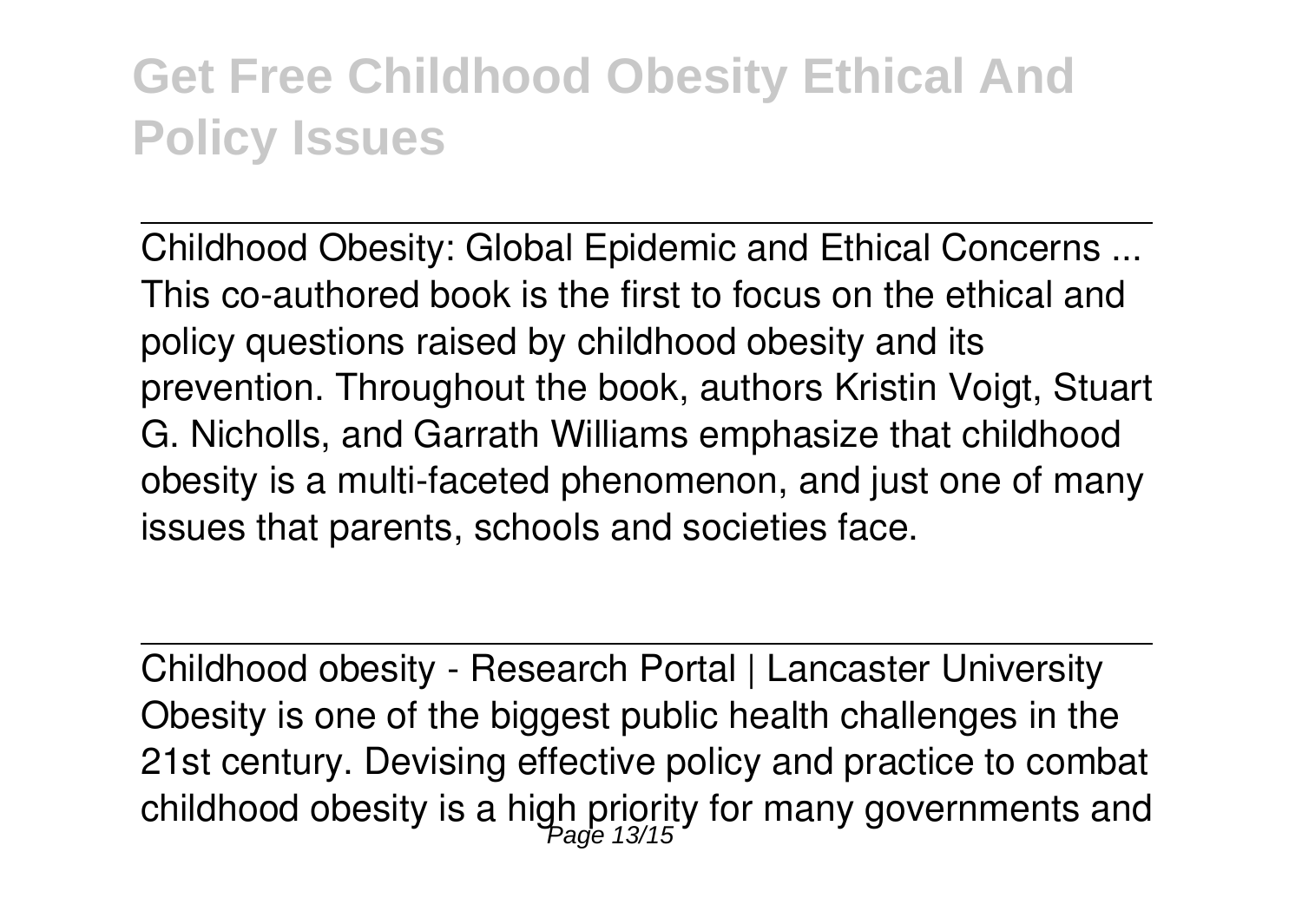health professionals internationally.

Preventing Childhood Obesity: Evidence Policy and Practice ...

Interventions infringe upon personal freedom regarding lifestyle choices and raising children, regarding Freedom of private enterprise or regarding policy choices by schools and other organizations. Whether or not the **DethicalD** incentives to combat the obesity epidemic should lautomatically loverride the potential ethical constraints, is less than clear.